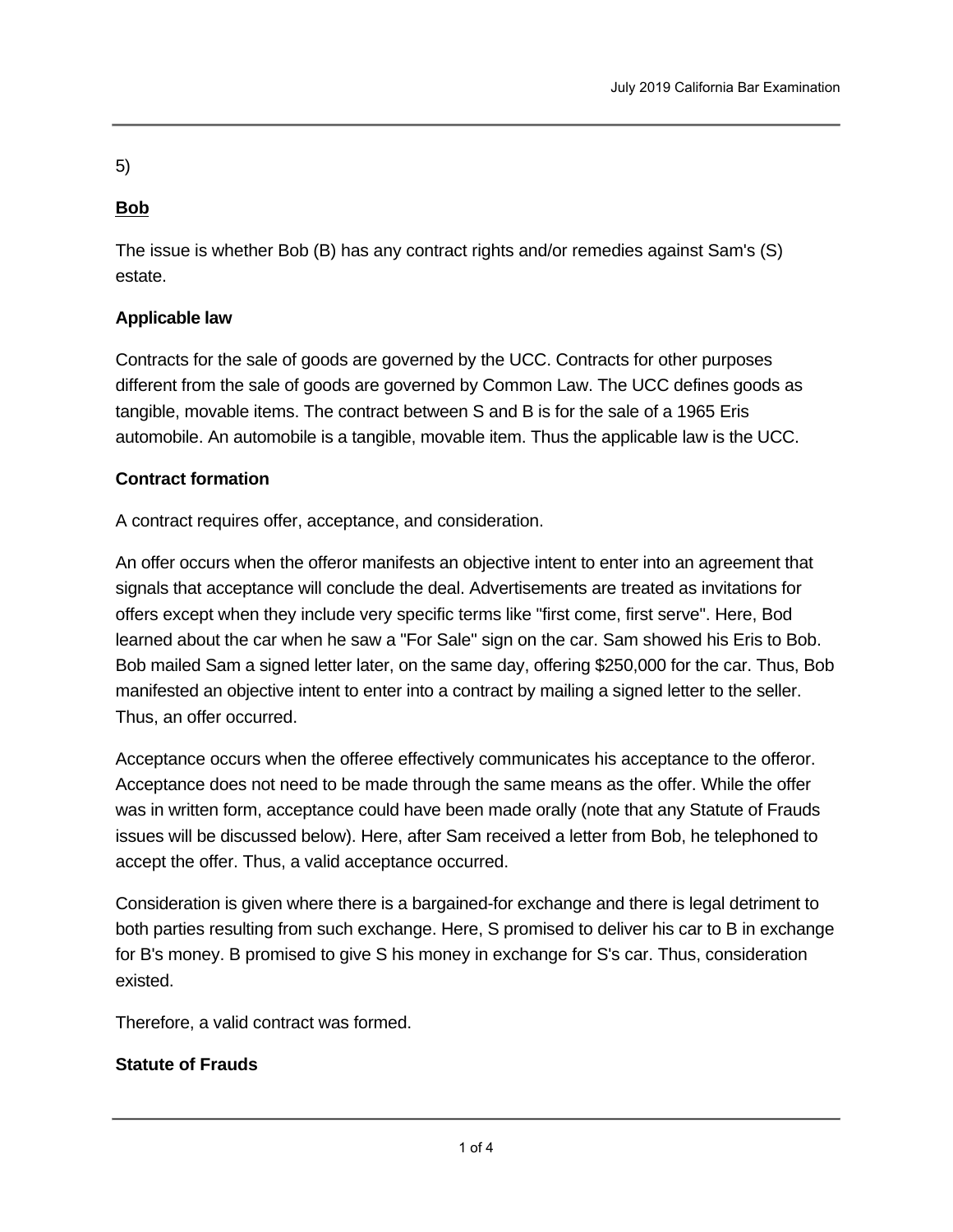The issue is whether the Statute of Frauds applies to the contract between B and S. The Statute of Frauds (SoF) requires that some contracts be made in writing. Contracts for the sale of goods above \$500 must be done in writing under the SoF.

The writing requirement is satisfied with any written memoradum between the parties sufficient to determine that a contract existed and that this memo is signed by the party against whom enforcement is sought. Here, the contract is for a car that is valued at \$250,000. Since the car value is above \$500, it must have been made in writing. Enforcement is being sought from S's state. S did not produce a writing with his signature binding himself to a contract. Thus the enforcement of the contract will be barred under the Statute of Frauds.

# **Anticipatory repudiation**

The issue is whether S breach the contract by anticipatorily repudiating the contract that was formed between him and B.

Anticipatory repudiation (AR) occurs when, prior to the time when performance is due, one of the parties manifests its intent not to perform or circumstances indicate that the repudiating party is acting in a way that makes the other party reasonably concluded that the first will breach. The non-repudiating party, after seeing that the other party will breach, may sue immediately, cancel the K, or ignore the repudiation.

Here, B is suing S's state based on the fact that S breached. B can succesfully argue that S breached by AR because a contract was formed and S, under no excuses, repudiated the contract before performance. Thus, B can sue S under anticipatory repudiation.

# **B's remedies**

Remedies to a breach of contract involving the sale of good: monetary damages, restitution, equitable remedies.

Since the car is unique and B will likely want the car itself, not anything else as a substitute, he will most likely seek specific performance.

A court will grant specific performance when the object in dispute is rare or unique. Here, the contract was for an 1965 automobile, Eris brand, and only 500 such cars were made, considered highly valuable. The high value of the car is also probative of its uniqueness. A breach occurred under the theory of anticipatory repudiation. Thus, the equity court will likely grant specific performance.

# **Charlie**

The issue is whether  $\overline{\mathcal{C}}$  has any contract rights and  $\overline{\mathcal{C}}$  remedies and  $\overline{\mathcal{C}}$  and  $\overline{\mathcal{C}}$  and  $\overline{\mathcal{C}}$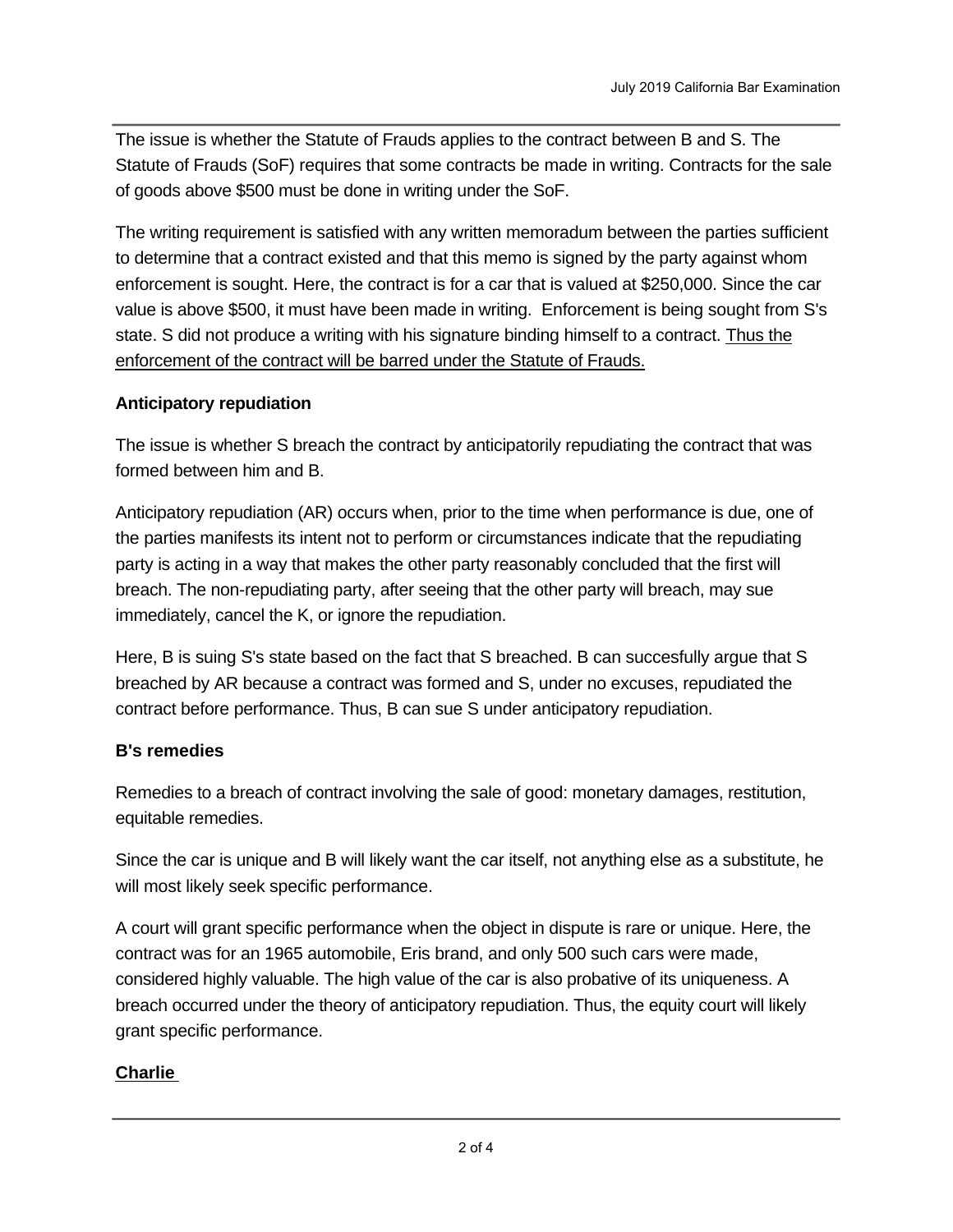The issue is whether Charlie (C) has any contract rights and/or remedies against Sam's estate.

#### **Applicable law**

Contracts for the sale of goods are governed by the UCC. Contracts for other purposes different from the sale of goods are governed by Common Law. The UCC defines goods as tangible, movable items. The contract between S and C is for the sale of a 1965 Eris automobile. An automobile is a tangible, movable item. Thus the applicable law is the UCC.

# **Contract formation**

A contract requires offer, acceptance, and consideration.

An offer occurs when the offeror manifests an objective intent to enter into an agreement that signals that acceptance will conclude the deal. Advertisements are treated as invitations for offers except when they include very specific terms like "first come, first serve". Charlie saw an advertisement for the Eris in a classic car trade publication. The advertisement itself was open for invitations for offers, thus it wasn't an offer. However, C offered S, in person, \$300,000 for the car and said he would mail a written contract to S that day. Thus, C made a valid offer. Acceptance occurs when the offeree effectively communicates his acceptance to the offeror. Here, Sam said he would "think about it". This was not objective and did not manifest any intent to be bound, thus acceptance did not occur.

Thus, consideration does not need to be assessed here since no acceptance existed. Thus, a valid contract was not formed between C and S.

# **Misrepresentation/non-disclosure**

The issue is whether the parties did not form a valid contract because S had a duty to disclose his previous agreement with B or whether S misrepresented.

# **Art**

The issue is whether Art (A) has any contract rights and/or remedies against Sam's estate.

# **Applicable law**

Contracts for the sale of goods are governed by the UCC. Contracts for other purposes different from the sale of goods are governed by Common Law. The contract between A and S concerned A's serving as S's agent in selling his Eris car. While the contract involved a good, its main purpose was a service. Thus, under the predominant purpose test, the applicable law